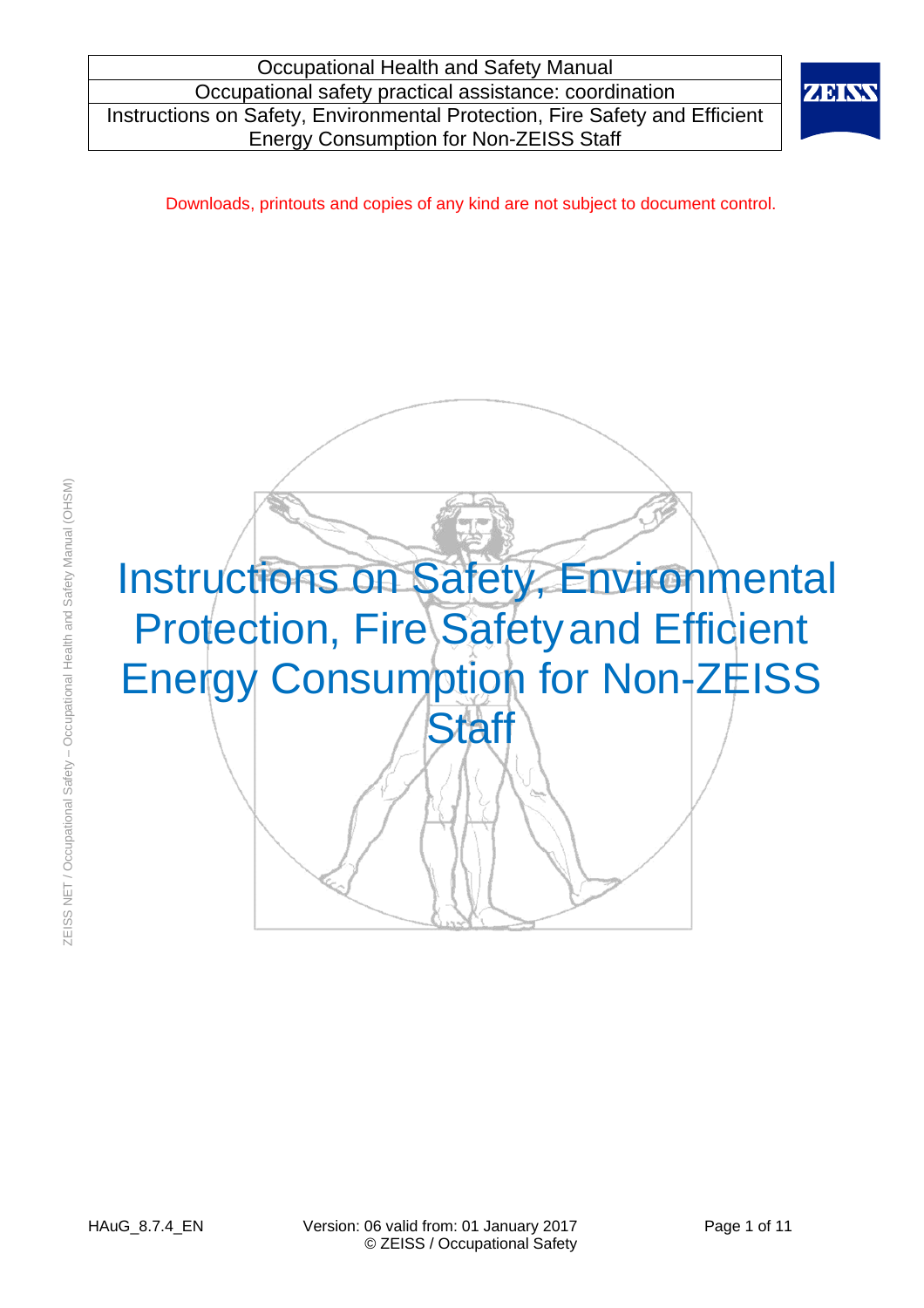

# Table of Contents

|                                                                | Page           |
|----------------------------------------------------------------|----------------|
| General<br>1.                                                  | 3              |
| Occupational Health and Safety<br>2.                           | 3              |
| <b>Plant Safety</b><br>3.                                      | 3              |
| What to Do in Emergencies/ First Aid<br>4.                     | 4              |
| <b>Non-ZEISS Activities</b><br>5.                              | $\overline{4}$ |
| 5.1 Coordination of activities                                 | 5              |
| 5.2 Work equipment                                             | 6              |
| 5.3 Personal protection equipment                              | 6              |
| 5.4 Fire safety and explosion control / work on open<br>flames | 6              |
| 5.5 Environmental protection                                   | 6              |
| 5.6 Conclusion of activities                                   | 8              |
| <b>Information Security</b><br>6.                              | 8              |
| Prohibition of Cooperation with<br>7.<br><b>Listed Persons</b> | 9              |
|                                                                |                |
| <b>Confirmation Form for Non-ZEISS Companies</b>               | 10             |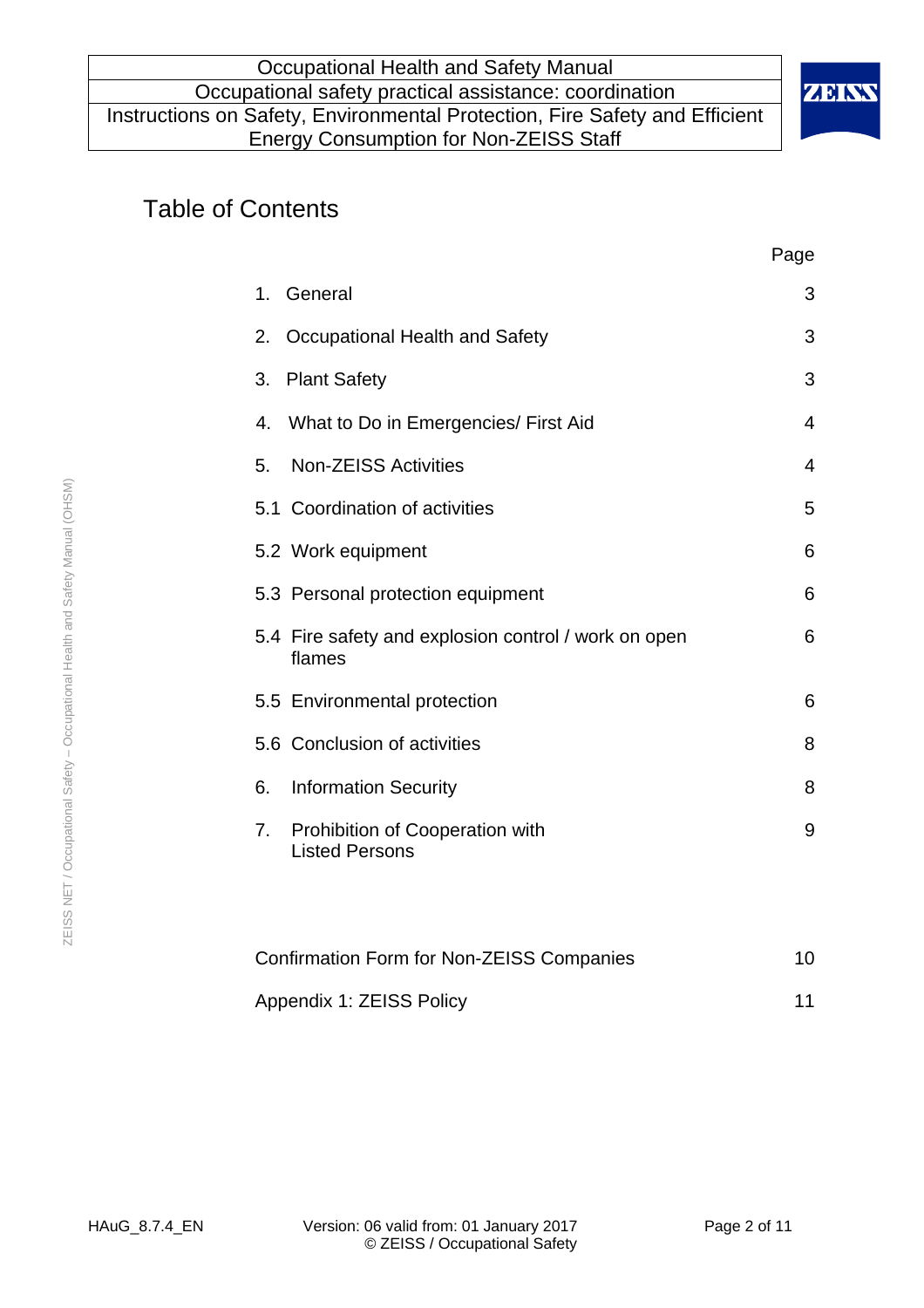

#### **1. General**

The provisions of this directive apply to non-ZEISS personnel at all ZEISS locations in Germany. Non-ZEISS personnel within the meaning of this directive include all staff from non-ZEISS companies and suppliers as well as visitors and other guests.

Non-ZEISS companies performing work under labor or service contracts must inform their staff about the contents of this directive before beginning their activity. Prior to placement of the order, the non-ZEISS company must return the signed confirmation form (see appendix of this directive) to the respective purchasing department of Carl Zeiss.

Day visitors and suppliers receive a leaflet in the respective reception area, informing them about occupational and plant safety, fire safety and environmental protection.

In our company, we attach great importance to health and safety, fire safety, information security, environmental protection, plant safety and efficient energy consumption.

The following provisions are intended to contribute to the safety of both our own staff and non-ZEISS personnel, to the preservation of our plant facilities and technical equipment and to the protection of the environment. The content of this directive must be made accessible to all non-ZEISS personnel before they enter company property. Compliance with these provisions must be monitored by the respective contact persons or coordinators at ZEISS (client).

### **2. Occupational Health and Safety**

The principles of occupational health and safety at ZEISS are described in the management policy (see Appendix 1 *ZEISS Policy*).

The health and safety of employees is the responsibility of their respective superiors. This directive is intended as a guideline for ensuring the safety of non-ZEISS personnel temporarily working for or visiting the company. All persons are obligated to make their own contribution towards preserving their health through safety-compliant behavior. The instructions of the operating personnel responsible, of the coordinator, plant fire department, plant security department or safety experts must be obeyed.

The safety notes provided on company premises such as prohibitory, warning, mandatory and rescue signs must be strictly observed.

Bringing intoxicants to the company premises and consuming intoxicants while staying at ZEISS are prohibited.

#### **3. Plant Safety**

The ID badges issued at the locations must be presented without prompting to the plant security staff upon entering and leaving the company premises, and must be worn visibly and openly during the stay on the premises. The ID badge is intended to identify persons and authorizes the owner to access the areas of the company required to perform his/her duties.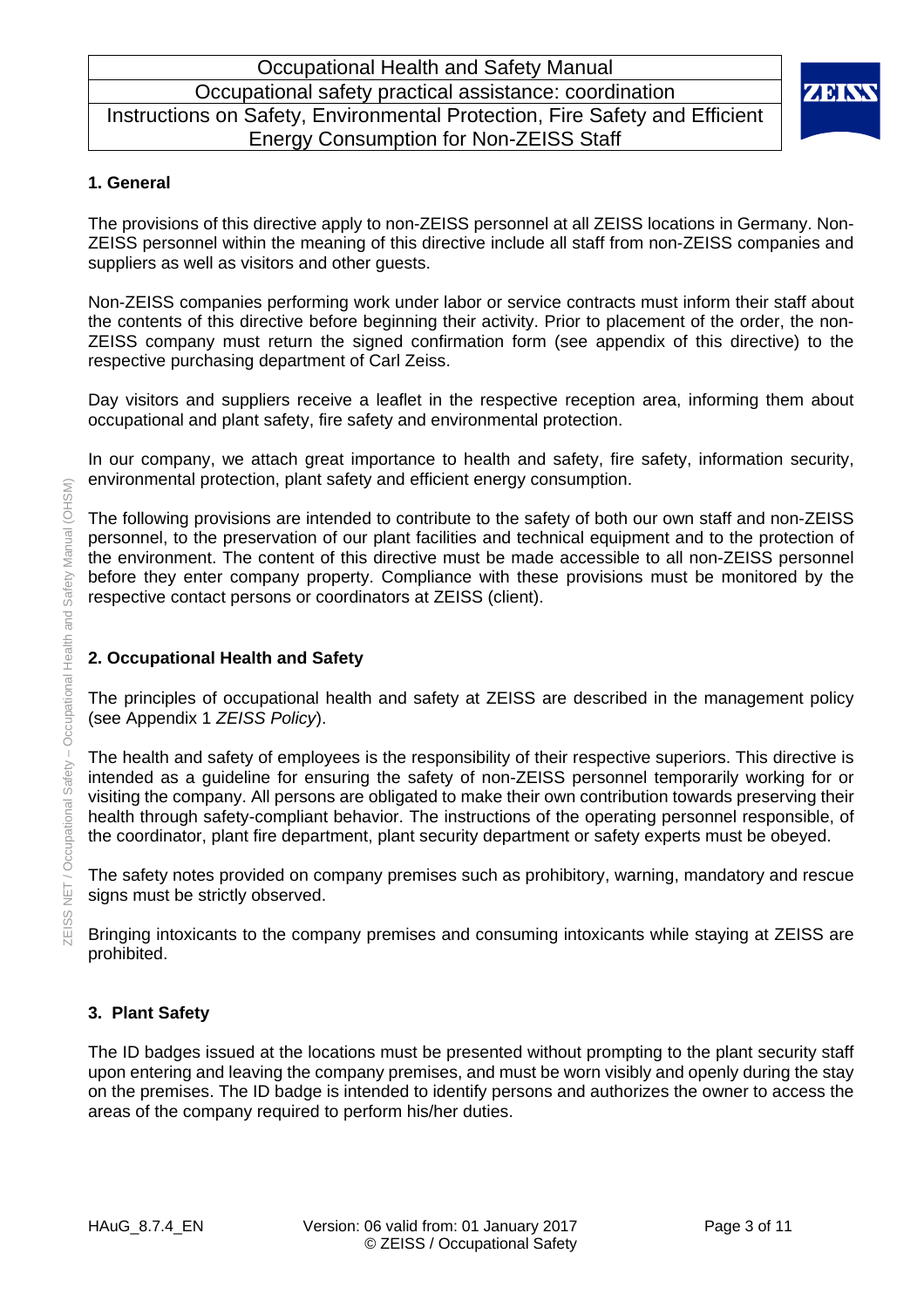

Only the traffic routes, entrances, exits and plant areas actually required for the performance of the contractual work may be used or accessed. Areas barred to the ID badge holder or appropriately marked areas may only be accessed after consultation with the responsible coordinator or plant security staff and while accompanied by an authorized person.

The ID badge is only valid for the person to whom it is issued and must not be passed on to third parties. In the event of misuse, the badge holder's authorization to access the company premises will be revoked. The **speed limits** indicated at the respective location must be observed on plant traffic routes and on access routes to the car parks. The German Road Traffic Ordinance (StVO) applies. Special care must be taken with industrial trucks and pedestrians.

Parking on plant traffic routes and the obstruction of passageways, in particular of escape and rescue routes, are strictly prohibited. Only the indicated or designated parking spaces may be used. Access routes for the fire department and areas marked with no-stopping signs must be kept clear (this also applies to the loading and unloading of vehicles).

If any machines, laptops and other equipment needed to fulfill a contract are brought onto company premises, they must be reported at the gate upon entering the plant. Plant security staff conducts **spot checks of persons and vehicles** leaving the company premises.

Photography and filming on company premises are strictly prohibited.

#### **4. What to Do in Emergencies / First Aid**

Before starting their activities, non-ZEISS personnel must be **briefed** by the client's contact person on the correct behavior in emergencies. This includes information about escape and rescue routes (escape and rescue plans) and about the designated **meeting points**.

In the event of emergencies, the **emergency phone number** applicable at the respective site must be dialed. In the initial briefing, non-ZEISS personnel are informed about the emergency phone number and about the correct behavior in emergencies. The relevant emergency phone number is also included in the leaflet issued in the reception area.

Depending on the local situation and the type of activity involved, additional information must be provided about first aid kits and first responders. Any existing factory medical centers can also be used by non-ZEISS personnel.

#### **5. Non-ZEISS Activities**

Pursuant to § 8 of the German Occupational Health and Safety Act and §§ 5, 6 of the German trade association's regulations (DGUV V1), all parties commissioning or performing contractual work are required to comply with the legal provisions regarding health and safety, and environmental protection, the German trade association's accident prevention regulations, as well as the generally recognized safety and industrial medicine regulations.

In addition to the duty under labor legislation to **look after the well-being** of their own staff, non-ZEISS companies (contractors) are subject to the **legal duty to maintain safety**. During the fulfillment of the contract, the contractor must ensure that no **mutual hazard** is caused for the non-ZEISS company's staff and permanent staff (e.g. tripping hazards, falling parts, live parts, etc.).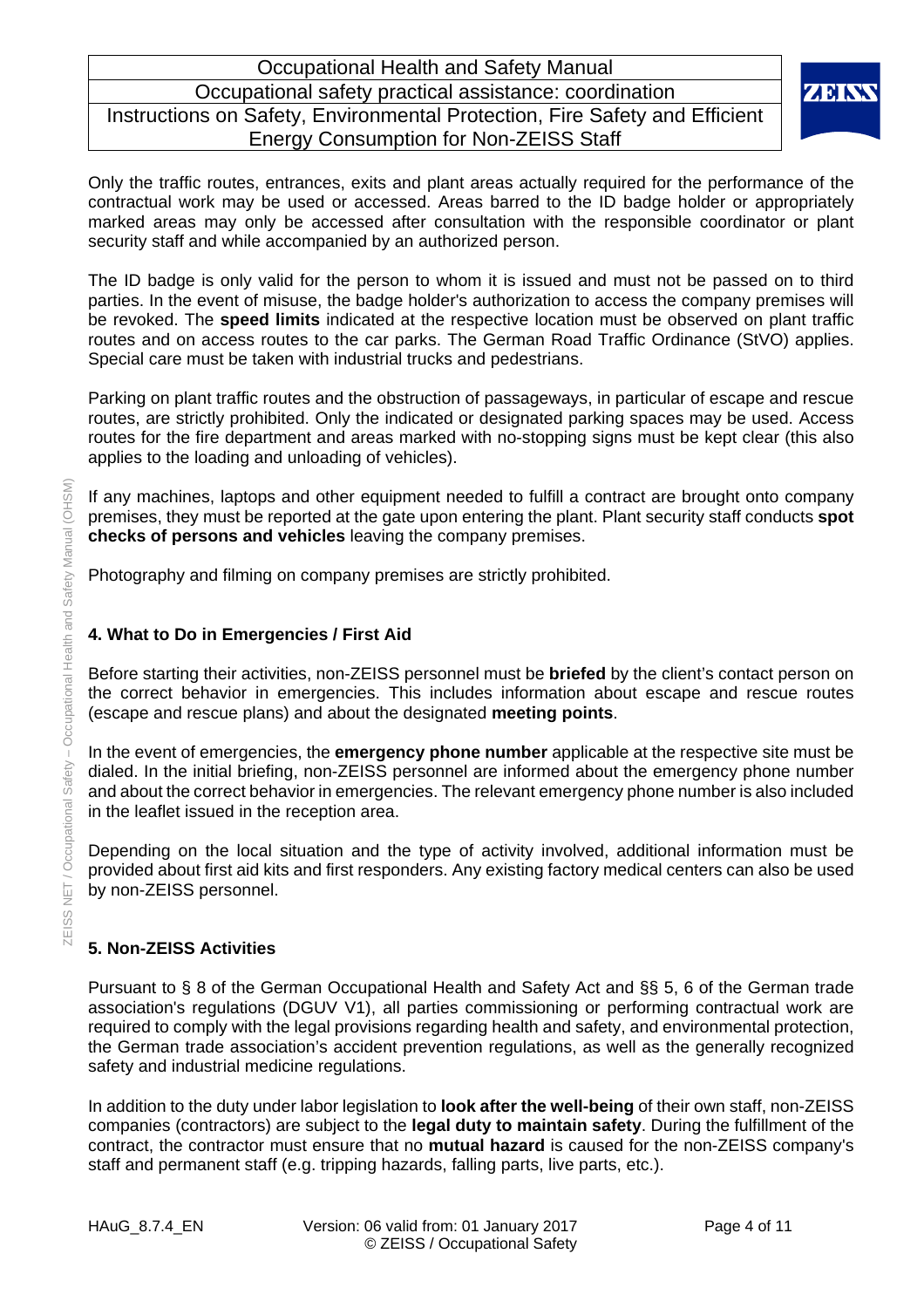

For this purpose, the non-ZEISS company undertakes to verifiably give its staff all training and briefing required. Specific medical examinations may be required before certain types of activities are started. The non-ZEISS company must ensure that its deployed staff is **sufficiently qualified and in a proper state of health** for the work to be performed. The client reserves the right to demand written evidence to this effect. In the case of special legal stipulations (e.g. ozone layer regulation and water legislation act) the appropriate qualification certificates are required from the contractor and are archived as an integral part of the contract by the client.

Contractors must continually monitor their personnel and specify an on-site contact for the client.

If non-ZEISS companies commissioned by ZEISS intend to subcontract orders or partial orders to third parties, they must obtain the **prior written approval** of ZEISS if the subcontracted order or partial order involves activities on the company premises of a ZEISS location.

#### **5.1 Coordination of activities**

Depending on the type and scope of the activities of non-ZEISS companies, ZEISS may appoint a **coordinator** in accordance with § 6, DGUV V1. Before work commences, the type of contract involved and the scope of the planned activities must be jointly agreed with the coordinator and documented accordingly.

The safety regulations stipulated by the coordinator must be complied with by the non-ZEISS company's staff.

The coordinator must be informed about the commencement and any interruptions of the activities, about work outside regular working hours, hazardous work, changing of the worksite and the end of the activities. In addition, the coordinator must be notified of any disruptions of operational processes and about any changes to supervisory staff through the non-ZEISS company or contractor.

If a risk to the contractor's and clients employees cannot be ruled out when dealing with hazardous materials, all affected parties must work together to assess the risk and coordinate protective measures. This must be documented.

Prior to beginning demolition, restoration, maintenance or construction work, the contractor is required, within the scope of the hazard assessment, to obtain information from the client or building owner about the existence or expectation of any hazardous substances, particularly asbestos.

Unaccompanied working in hazardous activities must be avoided. If hazardous work is performed by only one person in exceptional cases, effective supervision or appropriate monitoring must be ensured.

If pronounced noise pollution is caused by certain activities, the coordinator must be informed at an early stage to permit him to coordinate working hours accordingly or to define appropriate noise protection measures.

Any identified **potential accident risks** or **safety-relevant deficiencies** at the worksite or in the work environment must **be immediately reported to the coordinator** by the non-ZEISS company's staff. The coordinator then decides on if and how work will be continued.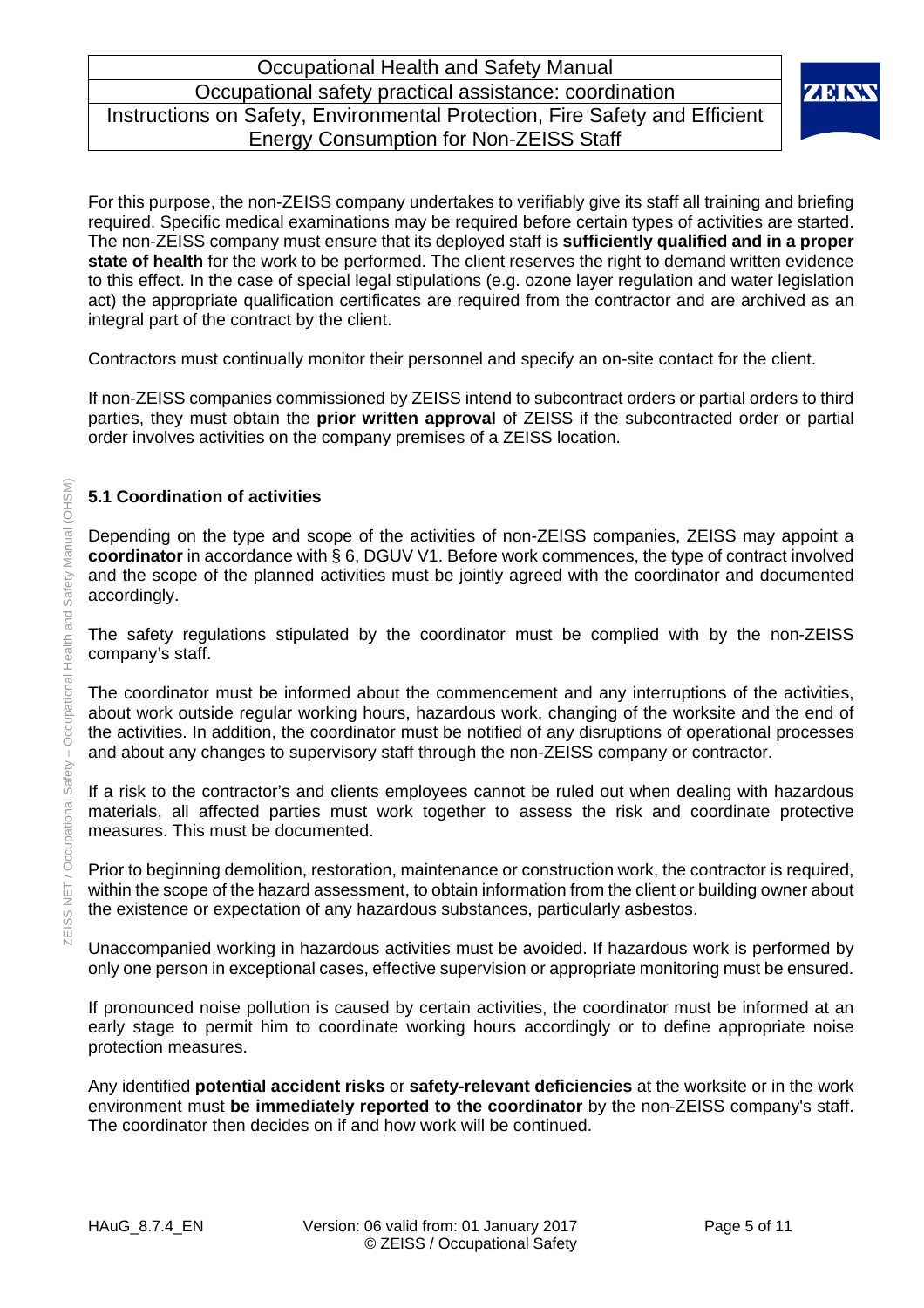

#### **5.2 Work equipment**

All work equipment must be suitable for the work to be performed and in a safe operational condition. Work equipment of ZEISS will only be made available in exceptional cases. In accordance with the German Operational Safety Ordinance, it is the responsibility of the non-ZEISS company's staff to ensure that the work equipment is **used as intended**.

The operation of electrical work equipment in areas without worksite power distribution is only permissible in combination with a **mobile protection device** (e.g. PRCD-S from Kopp).

#### **5.3 Personal protection equipment**

Personal protection equipment must be provided by the non-ZEISS company to the extent required and must be worn by the non-ZEISS company's staff. If special personal protection equipment is needed, this will be made available by ZEISS by arrangement with the coordinator. If the non-ZEISS company's staff fails to wear the stipulated personal protection equipment, the coordinator is entitled to ban the non-ZEISS company's staff from continuing their activities.

#### **5.4 Fire safety and explosion control / work on open flames**

For safety reasons, **smoking** on the company premises (both in the buildings and outdoors) is **restricted or prohibited**. The regulations applicable at the respective site must be observed.

Prior to welding and burning work, activities producing sparks or involving the use of an open flame, work for which the fire alarm system must be deactivated due to emissions, and work in explosive areas, the **coordinator** must be notified and **written permission** obtained from the relevant department ("Notification on work involving the use of an open flame"). If necessary, specific fire alert lines must be enabled or a fireguard must be made available before the activities commence.

In addition, it is absolutely vital that the following points be observed:

- Staircases, traffic routes and exits must not be obstructed.
- Special doors intended to prevent the spread of fire and smoke (fire or smoke doors) must not be disabled through the use of wedges or other devices to keep them open. Flammable liquids must be kept at the worksite only in the daily quantity required
- Extensive accumulation of dust must be removed on a daily basis
- Whenever possible, work that generates particles must be completed away from closed rooms; attention must be given to ventilation systems such work must be coordinated with the coordinator.
- Flammable liquids must not be discharged into the sewage system via wash basins, toilets or other drains
- Flammable waste must be removed from the worksite on a daily basis

#### **5.5 Environmental protection**

ZEISS is particularly committed to the responsible treatment of the environment, including efficient energy consumption.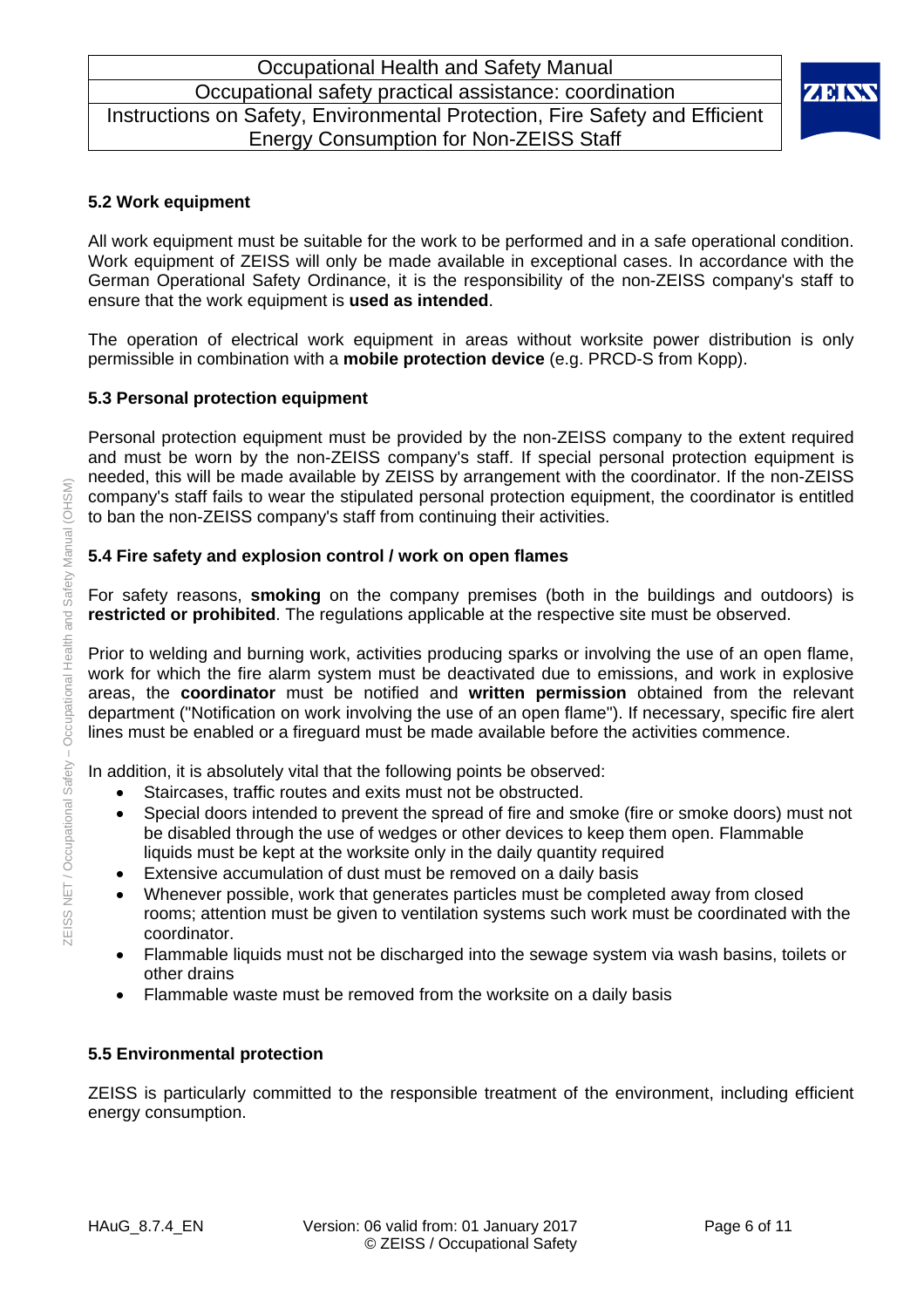Occupational Health and Safety Manual

Occupational safety practical assistance: coordination Instructions on Safety, Environmental Protection, Fire Safety and Efficient Energy Consumption for Non-ZEISS Staff



# The **guiding principles of ZEISS for environmental protection** are:

- Environmental protection is a core consideration in all our activities
- We protect our environment and use all natural resources sparingly
- We view environmental protection and the preservation of our natural surroundings as our corporate duty
- We take a holistic and highly professional approach to environmental issues
- We incorporate the requirements of an intact environment into the development, design, manufacturing processes, as well as the packaging and shipping of our products
- With our environmentally conscious behavior, we strive to avoid or minimize burdens on humankind and nature

The ZEISS Policy, which includes environmental an energy efficiency, is attached in Appendix 1.

The guiding principles of ZEISS for efficient energy consumption are:

- Incorporate energy efficiency into the design and operation of systems, processes and facilities
- Continually analyze and improve energy-based activities
- Take a holistic and highly professional approach to operational energy issues
- Ensure the legally compliant implementation of operational energy management
- Anchor in the procurement process energy-based activities as a key decision-making criterion
- Identify possibilities of innovative and sustainable solutions for enhanced energy-based activities

Responsible treatment of the environment and energy is also expected from service providers working for ZEISS, from the staff of non-ZEISS companies and from suppliers. The instructions of the relevant ZEISS employees must be obeyed.

Compliance must be ensured with the provisions relating to the handling of hazardous substances (German Chemicals Act, including the applicable statutory ordinances and relevant technical directives), water pollution control (German Federal Water Act, including the applicable statutory ordinances), waste legislation (German Closed Substance Cycle and Waste Management Act, including the applicable statutory ordinances), immission control (German Immission Control Act including the applicable statutory ordinances) and hazardous materials legislation (German Transport of Hazardous Goods Law and applicable statutory ordinances). Furthermore, the non-ZEISS company's staff must comply with the provisions of the management system in force at Carl Zeiss.

All activities that may potentially affect the environment or the use/consumption of energy must only be performed by **appropriately qualified non-ZEISS specialists**. Evidence of expertise and training must be presented to the client before commencement of the activities without being explicitly prompted. If such evidence is not presented, the client reserves the right to demand the evidence from the contractor. If no evidence is available, the client reserves the right to provide appropriate briefing to the non-ZEISS company's staff.

All raw materials, auxiliary materials and operating supplies used by the non-ZEISS company's staff during their work on the company premises must be used as instructed by the manufacturer.

Hazardous substances may only be brought to the company premises with the prior written consent of ZEISS. For this, the coordinator must be contacted. This approval must be obtained beforehand, i.e. before entering the company premises.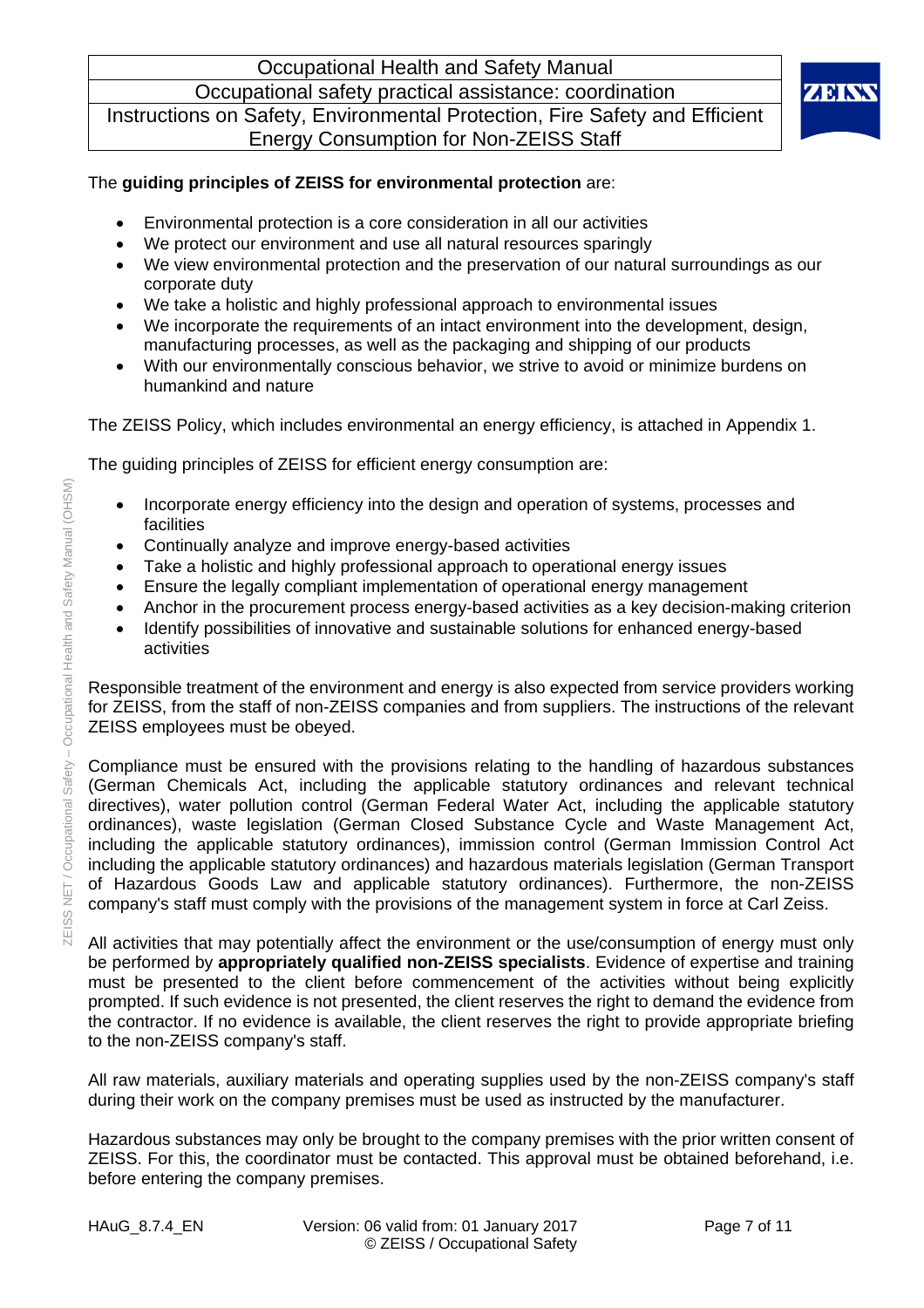

When handling substances hazardous to water, precautionary action conforming to the current state of the art must be taken (e.g. collection tanks, filling aids).

For all activities on systems where **substances hazardous to water** are produced, treated, used, stored, bottled or shipped, evidence must be provided that the contractor is a **certified specialist** in accordance with the German Federal Water Act.

All waste/residual materials resulting from the contractual work or brought to the company premises by the non-ZEISS company's staff must be disposed of properly.

All waste/residual materials resulting from building, repair, maintenance and servicing activities, e.g. empty containers (paint and glue cans, pressure gas containers etc.), cuttings of materials newly brought to the company premises (e.g. residues of absorbing and insulating materials, carpeting, PVC flooring, laminate, parquet flooring, wood) as well as all packaging material etc. must be disposed of by the non-ZEISS company's staff on their own responsibility and in accordance with the relevant waste legislation provisions. No waste may be stored or deposited on the client's premises. Any waste/residual materials produced during the contractual work must be removed by the non-ZEISS company's staff without prompting and free of charge. Any special arrangements must be agreed upon with the waste management department of the site involved.

In the event of waste transport, the contractor must submit to the client a copy of the current transport permit issued by the relevant authority and must comply with the requirements of the German Ordinance on Waste Recovery and Disposal Records without being explicitly requested to do so. Vehicles used to transport waste must be labeled in accordance with legal stipulations.

For work on installations relevant for immission control, the legal requirements must be complied with and the necessary expertise must be confirmed.

The transport of hazardous materials must only be performed in accordance with the current version of the applicable hazardous materials legislation, in particular the German Transport of Hazardous Goods Law (GGBefG) and the German Hazardous Freight Ordinance for Road/Rail/Inland Water Navigation (GGVSEB) in combination with the applicable ADR (European Agreement concerning the International Carriage of Hazardous Goods by Road). Vehicles used to transport hazardous materials must be labeled in accordance with legal stipulations. The contractor agrees to the auditing of his own and, if applicable, his subcontractors' hazardous goods transports by authorized staff of the client as well as to the inspection of the ADR certificates of his own and, if applicable, his subcontractors' hazardous goods drivers.

#### **5.6 Conclusion of activities**

After completion of the contractual work, a joint **final inspection** must be conducted by the client and contractor. In particular, it must be ensured that all safety devices have been restored to perfect functional order. The final inspection and the transfer of the deliverables to the client must be documented (e.g. using a transfer and acceptance report).

#### **6. Information Security**

The non-ZEISS company's staff is obligated to treat all information, business processes and documents disclosed to them within the scope of their contractual activities with **strict confidence** visà-vis third parties during and after fulfillment of the contract. The contractor undertakes to have an appropriate **non-disclosure agreement** signed by the persons involved in the fulfillment of the contract.

 $(OHSM)$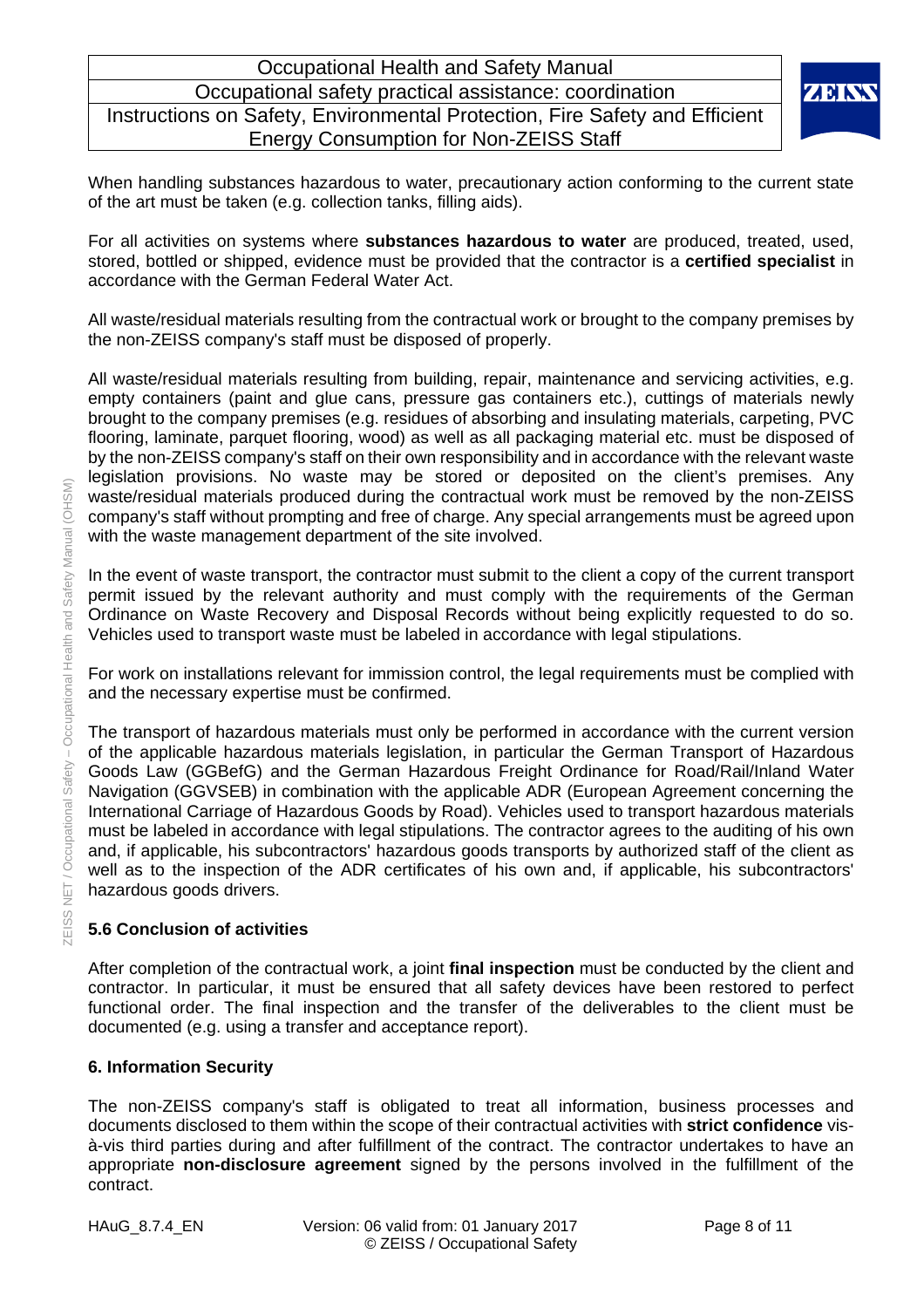

It is generally not permitted to connect non-Zeiss computers to the corporate network. Such a connection via Ethernet cable or WLAN is only permitted after a guest account has been set up.

#### **7. Prohibition of Cooperation with Listed Persons**

The contractor is obligated to check in advance whether any of his own employees, the subcontractor and employees of the subcontractor who will be working for the client to complete this agreement have been listed under embargos or prohibition ordinances of the European Union (e.g. anti-terror lists in the annexes of Community Regulations 2580/2001; 881/2002 and 753/2011) and the prohibition lists of the USA. Employees listed in embargos and prohibition ordinances of the European Union and the USA must not perform work in any function for the client. In the event that the contractor fails to comply with these obligations, the contractor shall indemnify the client for all resulting damage and costs (e.g. **fines**).

In addition, the client shall not make any payments to the contractor inasmuch as that these payments arise from the work of the employee concerned because these are prohibited in accordance with the underlying legal stipulations.

The contractor shall conduct such checks on an ongoing basis, at a minimum when the applicable embargo and other prohibition lists are updated. The review shall be conducted at a minimum on the basis of the following lists:

1. Consolidated list of the European embargos against individuals: http://www.finanz-sanktionsliste.de/fisalis/jsp/index.jsf

2. Consolidated list of the embargos against individuals of the USA: http://export.gov/ecr/eg\_main\_023148.asp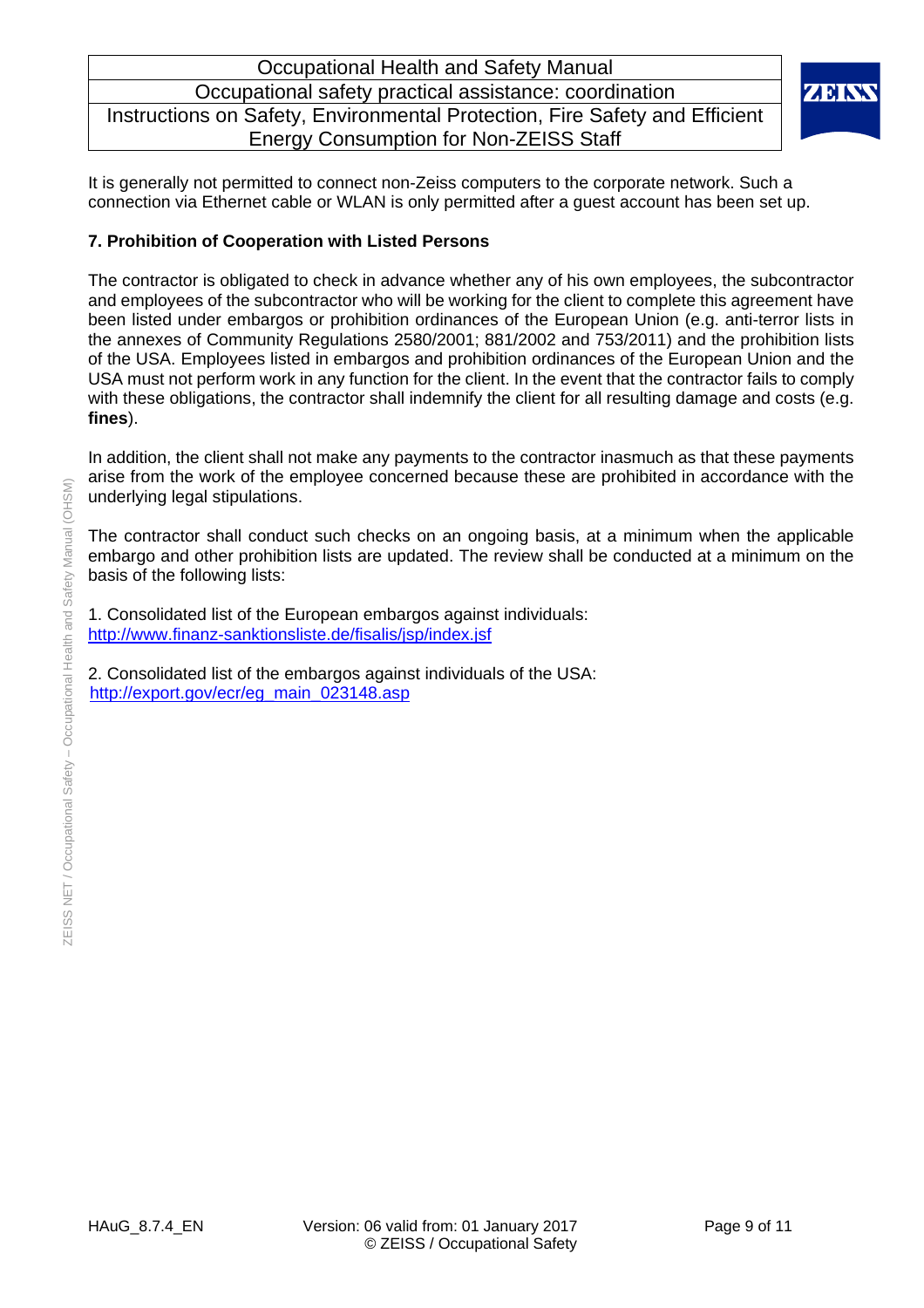

# **Confirmation Form for Non-ZEISS Companies**

**Please bring the contents of this directive to the attention of your employees who will perform work at ZEISS or its affiliated companies in accordance with §§15 ff of the German Stock Corporation Act (AktG). To confirm that appropriate briefing has been conducted, please sign this form and return it to the client.** 

#### **Client's mailing address:**

#### **Contractor's confirmation:**

All employees deployed at ZEISS AG and its affiliated companies in accordance with §§15 ff of the German Stock Corporation Act (AktG)

of the company .....................................................

have been briefed in accordance with the directive *Instructions on Safety, Environmental Protection, Fire Safety and Efficient Energy Consumption for Non-ZEISS Staff*.

........................................... ......................................................

Place, Date Stamp and Signature of the **Contractor**